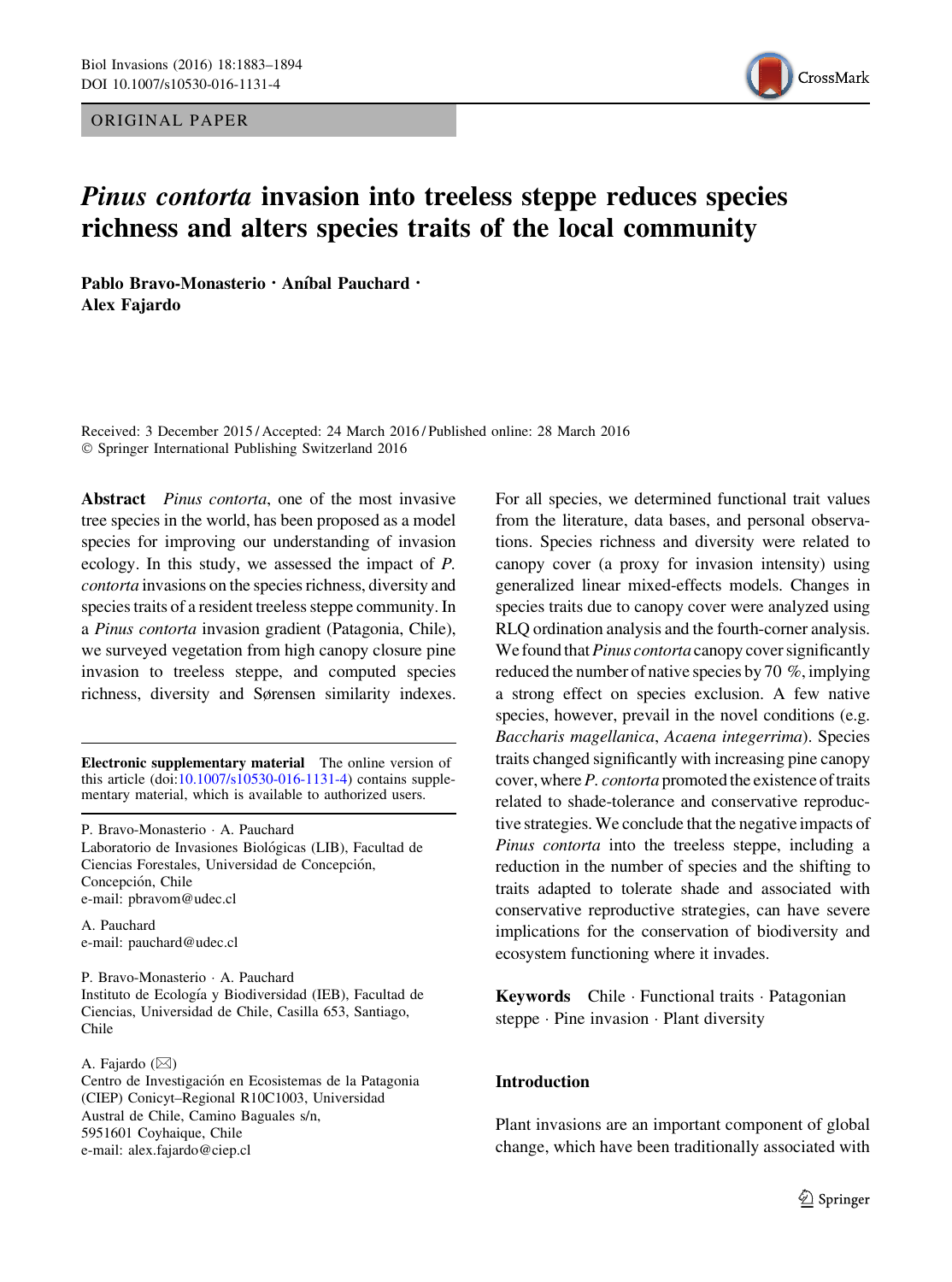a loss of local biodiversity, productivity and cultural heritage (Alpert et al. [2000](#page-9-0); Lockwood et al. [2005](#page-10-0)). Although the significant impacts of plant invasions on local species diversity and composition in the invaded communities have been largely examined in several systems (e.g. Powell et al.  $2011$ ; Vilà et al.  $2011$ ), few studies have determined the impact of invasions on the species composition and functional diversity of invaded systems (Chabrerie et al. [2010;](#page-10-0) Rundel et al. [2014\)](#page-11-0) and the functional response of the invaded community (Levine et al. [2003\)](#page-10-0). Given that in many cases naturalized populations of woody invasive species have occurred in areas without native woody vegetation, the novel presence of a tree canopy cover will necessarily imply strong changes in functional trait diversity, i.e. because of a change in environmental filtering conditions. Thus, woody invasive species have the potential to have a major detrimental effect on ecosystem functioning not only through a reduction in biodiversity but also through a change in functional diversity (Thuiller et al. [2012](#page-11-0)).

Afforestations with conifer species, particularly Pinus species, constitute an important form of landuse change globally (Simberloff et al. [2010](#page-11-0)). In the southern hemisphere, species of the genus Pinus have been preferred for plantation because of their relatively high growth rate, which is a trait highly desired for soil conservation and biomass production purposes (Gundale et al. [2014](#page-10-0); Richardson [1998;](#page-10-0) Simberloff et al. [2010](#page-11-0)). Some of the Pinus species, however, have proved to be highly invasive, especially in treeless areas (Pauchard et al. [2016](#page-10-0)). Among these, Pinus contorta, native from western North America, is considered by many one of the most invasive tree species in the world (Richardson and Rejmanek [2004](#page-11-0)). Because of its widespread invasive range, which includes Scandinavia, southern South America and New Zealand, Pinus contorta has even been proposed as a model species for improving our understanding of invasion ecology in general (Gundale et al. [2014](#page-10-0)). Aspects associated with the patterns of invasion of P. contorta and the mechanisms invoked to explain successful invasion have been studied in the invaded areas (e.g. Langdon et al. [2010](#page-10-0); Ledgard [2001;](#page-10-0) Peña et al. [2008;](#page-10-0) Richardson and Rejmanek [2004;](#page-11-0) Richardson et al. [1994\)](#page-11-0). In southern Chile, for example, Pinus contorta—along with P. ponderosa, P. sylvestris and Pseudotsuga menziesii—was intensively planted to afforest treeless areas experiencing a high occurrence

and risk of landslide activity after large–scale, anthropogenic fires occurred in the mid–twentyth century (Fajardo and Gundale [2015;](#page-10-0) Fajardo and McIntire [2010](#page-10-0)). Later, P. contorta was planted for timber production and, more recently, to obtain carbon sequestration credits. However, few attempts have been conducted to study how invasions of P. contorta alter the vegetation composition and structure of the resident community. With time, successful pine invasions will tend to encroach (continuous recruitment) and increase height and canopy cover, thus reducing the light availability for the resident species. This simple effect should change community parameters such as species diversity and richness but also community functional diversity. A continuous reduction in light availability will necessarily modify the environmental conditions of the site. These new conditions should favor some traits while filtering others out in the new community. Therefore it is expected that some species will disappear and others will enter the community, *i.e.* some species will not tolerate the new abiotic conditions.

According to the trait-based approach for plant ecology, functional traits reflect how plants adapt to variation in both their physical environment and their biotic interactions. It is henceforth expected that functional traits are involved in community structuring (Adler et al. [2013](#page-9-0)). Environmental filtering (i.e. species sorting) and limiting similarity (i.e. niche partitioning) have been proposed as two contrasting forces responsible of community assembly processes (Weiher and Keddy [1995](#page-11-0)). The concept of environmental filtering suggests that species with particular traits that are within a certain range of values (the filter or sieve) will establish and persist in a community and all other species whose trait values are out of the range will be absent of the community. Limiting similarity, in contrast, states that species being too similar in ecological terms (traits' similarity) will inevitably compete stronger for resources leading to the extinction of one of the species (MacArthur and Levins [1967\)](#page-10-0). Thus, the appearance of invasive pines in treeless areas that will eventually close the canopy is challenging for the resident community in two ways: (1) it changes the prevailing abiotic conditions (it modifies the rules of the game of species assemblage) mainly by decreasing light availability, i.e. the environmental filter is somehow different, and (2) it adds a new dominant species that impinges novel biotic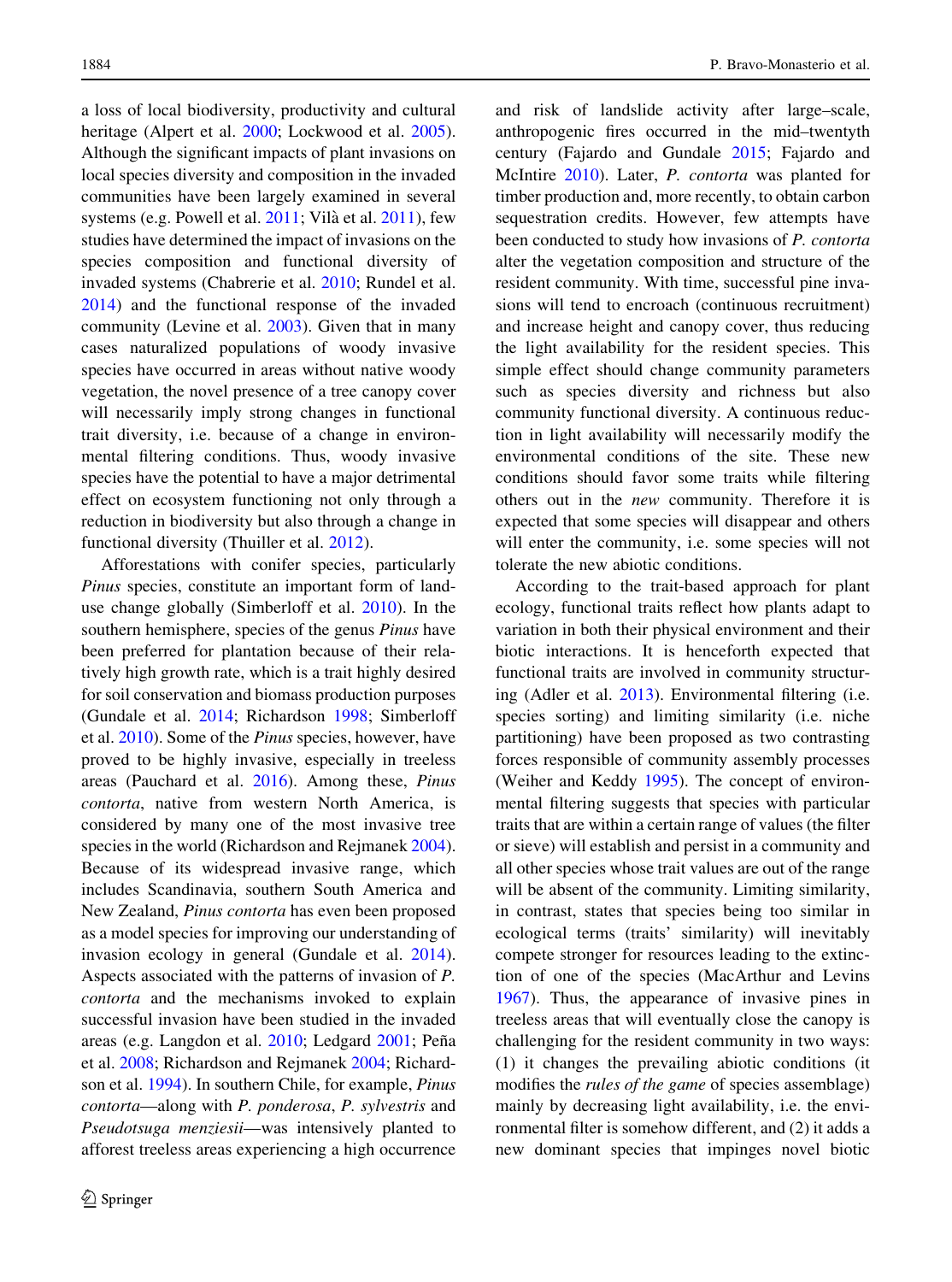<span id="page-2-0"></span>interactions in the community. Which species are going to quit, adapt or improve to the novel conditions is an open question and will necessarily depend on the collection of traits and the capability of adaptation of each species.

The main objective of this study was to assess the impact of the invasion of Pinus contorta on a historically treeless steppe community in Patagonia, Chile. To achieve this objective we studied the effects P. contorta has on species composition and abundance of the resident community and their functional traits across a gradient of invasion, from non-invaded, treeless steppe to high-density invaded areas dominated by the novel tree life form. Although treeless steppe constitutes a harsh environment for tree establishment, including low nutrient availability, cold temperature, and strong winds, as soon as P. contorta plantations became mature, a very aggressive invasion begun that now constitutes one of the highest invasion expansions in natural areas in southern South America (Langdon et al. [2010](#page-10-0)) (Fig. 1). In particular, we were interested in responding the following question: what is the impact of P. contorta invasions on the species richness, abundance and species traits of the resident community? Because of the most conspicuous effect of P. contorta invasion is a reduction in light availability of a plant community that, in principle, has not evolved under such a condition, we expected a drastic reduction in species richness and abundance with the intensity of invasion. We hypothesized that P. contorta creates a new environmental filter to understory species of the local community and thus it filters for specific traits that will likely differ from the original ones imposed solely by the environment. In particular, we expected that traits associated to low

light conditions (e.g. bigger leaves and seeds) should be promoted under high invasion intensity, which can bring potentially new species to the community and also displace other more shade-intolerant species out of the community.

# Methods

#### Species and site description

Pinus contorta Douglas is a pioneer, shade intolerant and fast growing tree species, which naturally occurs from northwest Canada to southwest USA, thus covering an ample variation of biotic conditions (Ledgard [2001\)](#page-10-0). Pinus contorta can reach maturity as early as 5–10 years, with an annual cone production including abundant seeds (500,000–800,000 seeds per hectare per year), where seeds are dispersed mostly by wind and their viability is between 65 and 90 % (Ledgard [2001\)](#page-10-0). Seed germination and posterior seedling establishment are enhanced at full sunlight and on mineral soil conditions (Ledgard [2001\)](#page-10-0).

Our study was conducted in the area of Coyhaique Alto (45°33'S, 72°04'W, 740 m a.s.l.), 35 km east of the city of Coyhaique, Región de Aysén, Chile. This area has been described as an eco-region of cold steppe formation (Luebert and Pliscoff [2006](#page-10-0); Scheu et al. [2008\)](#page-11-0). Total annual precipitation here is around 450 mm and it occurs mostly in winter time. The mean annual temperature is  $7^{\circ}$ C, with a mean between 0 and 3  $\degree$ C in winter, while in summer mean temperature varies between 10 and 15  $^{\circ}$ C (Dirección General de Aguas, Servicio Meteorológico Nacional). Vegetation is dominated by tussock grasses, which



Fig. 1 Pinus contorta invasion into the treeless steppe in Coyhaique Alto sector, Patagonia, Chile. The extension from the plantation (seed source) to the area without invasion is of about 1000 m. Picture was taken facing east. Photo credits Pablo Bravo–Monasterio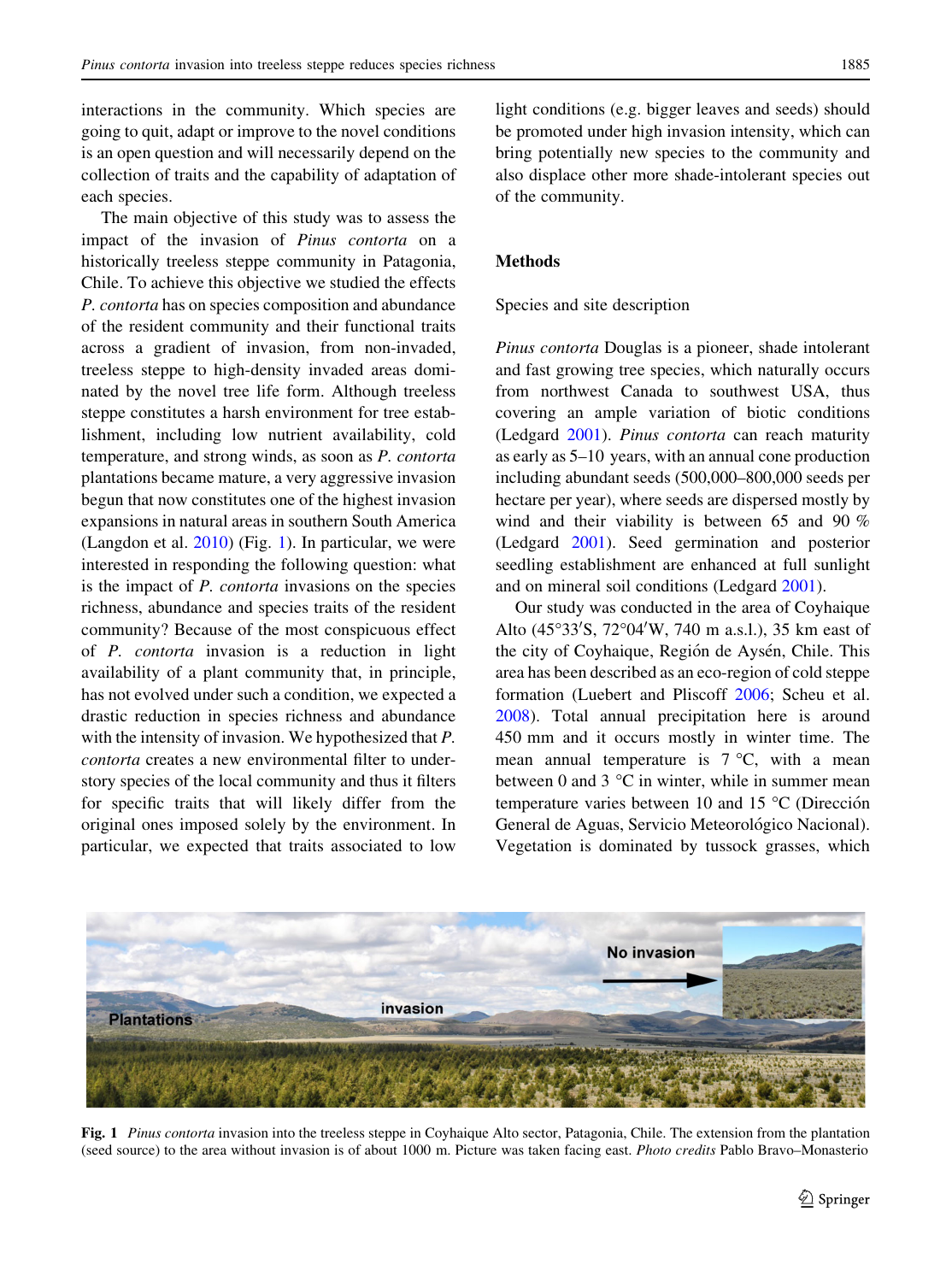corresponds to a temperate steppe dominated by Festuca pallescens and Mulinum spinosum (Luebert and Pliscoff [2006](#page-10-0)). The steppe is a short-stature vegetation formation where tussocks are spatially distributed in a regular arrangement and a great portion of space is represented by bare soil. Here, Nothofagus antarctica, a native treelet, occasionally dominates the steppe in more humid locations. Afforestations of P. contorta in the Chilean Patagonia were initiated in the early 70's (Löewe and Murillo [2001\)](#page-10-0). The P. contorta plantation (seed source) in the study area was established in 1981 and it is separated by a 25 m road from the highest-density invasion area (Fig. [1](#page-2-0)). Langdon et al.  $(2010)$  $(2010)$  found that at the very edge of the P. contorta invasion (next to the road) tree density can reach up to 16,650 individuals per hectare in  $>30$  years, with the most distant seedling found 3 km away from the seed source. Pine density is highly associated with distance from the seed source (plantation) (Pauchard et al. [2016](#page-10-0)), allowing for the isolation of the effect of the invasion in plant community. Given that the steppe constitutes a short-stature, homogeneous-structure vegetation system, we confidently assumed that no other factor (biotic or abiotic) affected the invasion progress, but the wind dispersion of seeds.

## Sampling and species identification

Sampling was conducted in February and March 2013. In order to cover most of the invasion gradient, we set seven  $\sim$  1000 m sample transects perpendicular to the road. Each transect was spaced 70–100 m from its neighbor. At each transect, we set  $27 \text{ 1-m}^2$  plots that covered from high to moderate density pine invasion, up to areas of no pine presence. These plots were established using a random walk design (Underwood [1997\)](#page-11-0), where distances (constrained from 20 to 50 m) were randomly generated. In these plots we identified all species and estimated their cover. Species were identified following nomenclatures by Correa [\(1998](#page-10-0)), Rodríguez et al. [\(2008](#page-11-0)), Zuloaga et al. (2008), Silva [\(2010](#page-11-0)), and Fuentes et al. [\(2013](#page-10-0)). Specimens of unknown species were collected and compared with specimens belonging to the collection of the Botany Department Herbarium, Universidad de Concepción, Concepción, Chile (CONC) for posterior identification. Species cover was estimated by two observers following a visual classification based on the structure

of the vegetation. The classification was as follows: species cover class  $1, \langle 1 \rangle$  % of the plot area; class 2, 1–5 %; class 3,  $>5$ –15 %; class 4,  $>15$ –25 %; class 5,  $>25-50$  %; class 6,  $>50-75$  %; and class 6,  $>75$  % of the plot area. By using the same visual classification for species cover, we also recorded plot area covered by bare soil. Finally, we also considered the potential effect of herbivory as a biotic variable affecting the composition of species; potential herbivory in the study area is represented by the presence of two alien mammals, Lepus europaeus (hare) and Ovis aries (sheep). By accounting for feces amount in each plot, we recorded a potential herbivory index cover following the same classification than above.

To characterize P. contorta canopy cover, we took digital hemispherical photographs of the canopy from a height of  $\sim$  50 cm above the center of each plot. We used a 7-mm Nikon f 7.4 fisheye lens (the lens has an orthographic projection of 180° angle of view), mounted on a Nikon Coolpix 5000 digital camera (Nikon Corporation, Tokyo, Japan). Photographs were taken under cloudy sky conditions or late in the day to avoid the direct exposure to sun. Photographs were also under-exposed by two stops, to increase contrast between the sky and foliage (Zhang et al. [2005\)](#page-11-0). The canopy cover was computed for each plot using the Gap Light Analyzer (GLA ver. 2) software (Frazer et al. [2000](#page-10-0)).

## Species traits

From the 57 species found in the study site we selected eight functional traits that we classified into reproductive-, vegetative-, and environment-associated traits. Within the reproductive-associated traits, we had: (1) dispersion mode (anemochory, endo and epizoochory, and others); (2) fruit type (succulent, dehiscence and indehiscent); (3) seed mass (small  $\leq 0.10$  mg, medium  $0.12-2.0$  mg, medium–high 2.01–9.99 mg, and heavy  $>10$  mg). Within the vegetative-associated traits, we had: (4) life form (annual and perennial plants); (5) growth form (erect, prostrate, cushion); (6) plant height (small  $15$  cm, intermediate 15–70 cm and tall  $>70$  cm). Finally, within the environment-associated traits, we had: (7) leaf shape (lanceolate, linear, obovate, and others); and (8) leaves arrangement or phyllotaxis (alternate, opposite, decussate, basal and others). All these traits are contained in trait lists compiled by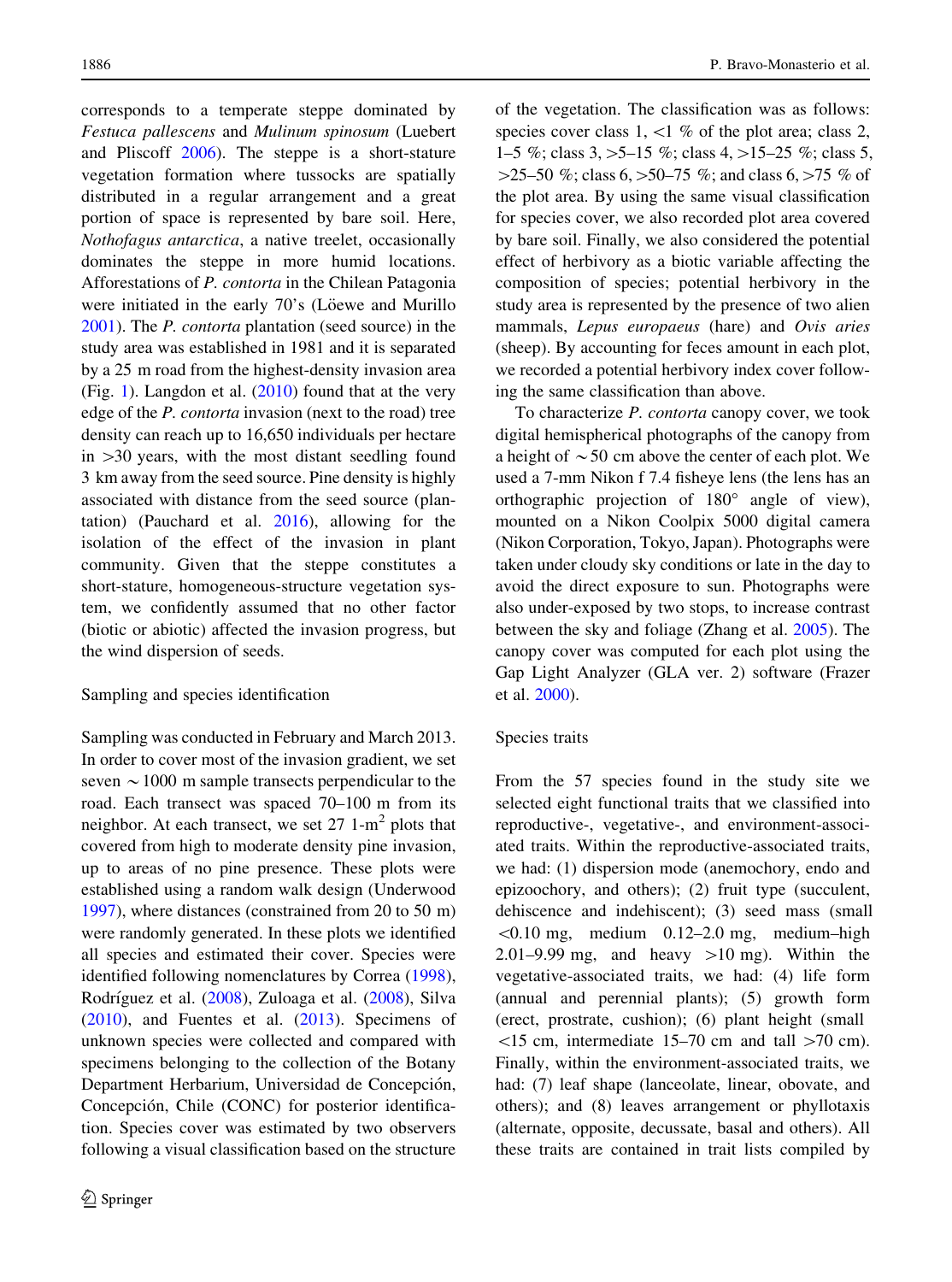Weiher et al. [\(1999](#page-11-0)), and Westoby et al. [\(2002](#page-11-0)). Trait values for the 57 species found in the study area were obtained from literature, data bases, and personal observations (Correa [1998](#page-10-0); Fuentes et al. [2013;](#page-10-0) Silva [2010;](#page-11-0) Teillier et al. [2013](#page-11-0); Török et al. [2013\)](#page-11-0).

#### Statistical analysis

We computed native, exotic and total species richness, Shannon's diversity  $(H)$  (natural logarithm) (McCune and Grace [2002\)](#page-10-0) and Pielou's evenness (J) (Mulder et al. [2004\)](#page-10-0) indexes at the plot level. First, to test whether the resident community species richness and diversity differed according to P. contorta canopy cover—a proxy for invasion intensity—, we fitted generalized linear mixed-effect model regressions (GLMM) with a Poisson distribution and a log link function using lme4 (Bates and Maechler [2009\)](#page-9-0) in R2.15.3 (R-Development-Core-Team [2013](#page-10-0)). For the model under study, we considered *P. contorta* canopy cover (%) as fixed effect with transects as random factors to account for among-transects variation.

We also computed the Sørensen index (Chao et al. [2005\)](#page-10-0) of composition similarity between invaded and non-invaded plots. The Sørensen index has been traditionally used to estimate compositional similarity of plant assemblages. Non-invaded plots were all those plots that were located far away from the seed source, did not have any pine in the neighborhood and had a canopy cover  $\langle 10 \, \%$ . Commonly, non-invadedplots were in one extreme of each transect. The Sørensen index was computed using the software EstimateS 9.0 (Colwell [2013](#page-10-0)), which compares each invaded plot's species composition with an average non-invaded plots' species composition. Sørensen index is expressed as a species similarity index that goes from 0 for complete dissimilarity and 1 for complete species overlap between both communities (Chao et al. [2005](#page-10-0)). From the same analysis we also computed species shared between both communities, the number of species lost and gained under the invasive condition. Finally, we fitted linear regression models between species similarity values (and species shared, lost and gained) and *P. contorta* canopy cover; a negative and significant slope would mean that the higher the *P. contorta* invasion success (higher canopy cover values) the lower the species similarity between invaded and non-invaded communities.

In order to assess the species trait responses of the native community to the P. contorta invasion gradient we conducted first an RLQ co-inertia analysis and then the fourth-corner statistic. In the first analysis we aimed to identify which species traits of the resident community were associated to Pinus contorta invasion. Thus, we estimated the trait–environment relationship conducting an RQL co-inertia analysis by considering the abundance of species in the plots. We considered as environmental variables the P. contorta canopy cover, the bare soil cover and the potential herbivory cover, even though the latter is a biotic component. This type of analysis is a multivariate technique that provides ordination scores to summarize the joint structure among three tables of information: L, species distribution across samples; R, environmental characteristics of samples (e.g. P.  $control$  canopy cover); and  $Q$ , species traits (Dolédec et al. [1996](#page-10-0); Dray et al. [2003\)](#page-10-0). This allowed us to estimate the trait–environment relationship (Dray et al. [2014\)](#page-10-0). In more detail, the RLQ analysis combines table R (plots  $\times$  environmental parameters) with table Q (species  $\times$  traits) with a link expressed by a contingency table L (plots  $\times$  species). These three matrices are simultaneously combined by means of a Correspondence Analysis (CA) on table L (optimal correlations between plots and species scores), a Principal Component Analysis (PCA) on tables R and L, and a Multiple Correspondence Analysis (MCA), which all maximize the covariation between the plot scores constrained by the environmental variables of table R and the species scores constrained by the traits of table Q (Dolédec et al. [1996;](#page-10-0) Dray et al. [2003\)](#page-10-0). The significance of the relationship between table R (environmental variables) and table Q (traits) was tested with a Monte Carlo permutation test  $(n = 999)$  (for more details, see Dolédec et al. [1996](#page-10-0)). All these analyses were done using the ade4 (Chessel et al. [2004\)](#page-10-0), vegan (Oksanen et al. [2013\)](#page-10-0) and maptools (Bivand et al. [2015](#page-9-0)) packages in R.

Second, in order to quantify trait–environment relationship and test for its significance, we conducted the fourth-corner statistic (Dray and Legendre [2008](#page-10-0)). This analysis measures the link between species traits and environmental variables using a Pearson correlation coefficient and a pseudo-F. A first model tests whether species assemblages are dependent on environmental variables of the plots; permutation of plot vectors in the table L, model 2 in Legendre et al.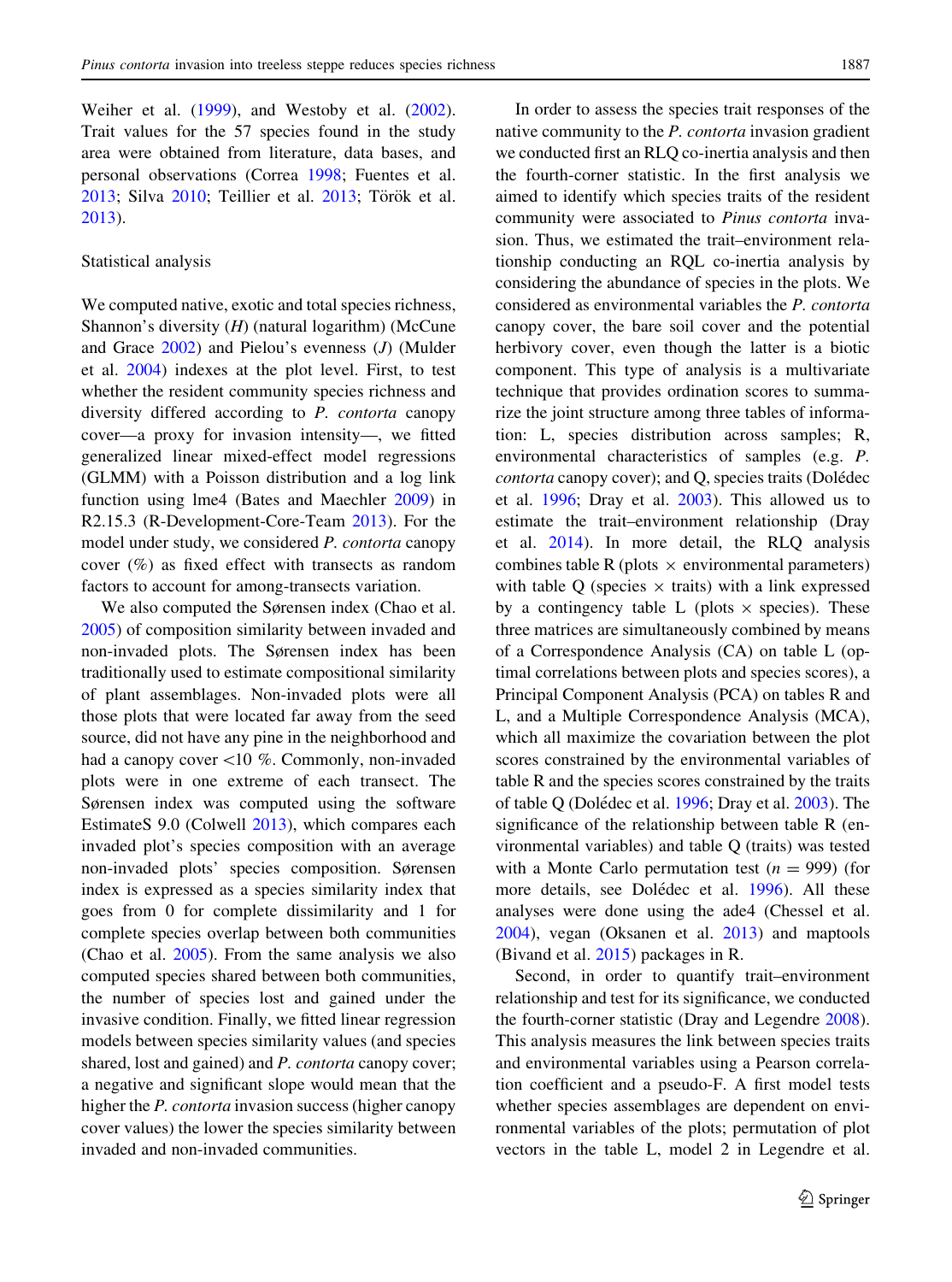<span id="page-5-0"></span>[\(1997](#page-10-0)). In the second model, a permutation procedure tests whether the distribution of species depends on the traits they possess; permutation of species vectors of the table L, model 4 in Legendre et al. ([1997\)](#page-10-0). The two models were combined in order to obtain a correct level of Type I error (Dray and Legendre [2008](#page-10-0)). We considered a trait to be significantly correlated if both p values associated to models were lower than  $\alpha = 0.05$ .

## Results

#### Species composition, richness and diversity

Across the invasion gradient, we found a total of 57 species, most of which were herbs and forbs, with only three species of small shrubs: Baccharis magellanica (Asteraceae), Berberis empetrifolia (Berberidaceae) and Mulinum spinosum (Apiaceae) (For a list of all 57 species found, see Table S1). As expected, the percentage of canopy cover of Pinus contorta significantly reduced species richness (Fig. [2a](#page-6-0), b), diversity (Fig. [2](#page-6-0)c, d, Fig. [3](#page-7-0)) and altered community functionality (Table [1;](#page-7-0) Fig. [4\)](#page-8-0). In particular, the percentage of canopy cover had a significant and negative impact on the number of native species ( $z = -10.34, P < 0.001$ , Fig. [2b](#page-6-0)). Pine invasion reduced the number of native species by 70 %; species like Mulinum spinosum (Apiaceae), Leucheria candidissima (Asteraceae) and Chloraea alpina (Orchidaceae) were absent in the presence of *P. contorta*. Other species like *Loasa* bergii (Loasaceae), Phacelia secunda (Boraginaceae), and Valeriana carnosa (Valerianaceae) could tolerate the presence of P. contorta in areas where the tree canopy cover was not  $>30$  %. However, species like Baccharis magellanica proved to be capable to tolerate and eventually prevail under the new conditions imposed by a closed tree canopy cover. Although some species, mostly exotics, like Holcus lanatus (Poaceae), Rumex acetocella (Polygonaceae), and Hordeum murinum (Poaceae) were present under P. contorta canopy cover, this did not have a significant effect on the number of alien species ( $z = -1.51$ ,  $P = 0.130$ , Fig. [2b](#page-6-0)). Thus, as most of the species in the community were native, the total decrease of species with tree canopy cover was significant (Fig. [2](#page-6-0)a). Similarly, when the whole community (native and exotics) was considered, both Shannon's

diversity index (Fig. [2](#page-6-0)c) and Pielou's evenness  $J$  index (Fig. [2](#page-6-0)d) were significantly reduced with P. contorta canopy cover. The number of shared species (Fig. [3](#page-7-0)a) and the Sørensen index of composition similarity (Fig. [3](#page-7-0)b) among plots across the invasion gradient were also significantly reduced with P. contorta canopy cover.

Species trait relationships with canopy cover

The RQL analysis showed a significant association between environmental variables and species traits. The first two axes of the RQL ordination contributed to 98 % of the total inertia or variance (91 and 7 %, respectively). The Monte Carlo test indicated that the co-structure between R and Q matrices was significant  $(P<0.001$ , based on 999 permutations). The first RQL axis correlated best with an increase of P. *contorta* canopy cover  $(r = 0.91)$ , and with a decrease of bare soil cover  $(r = -0.66)$  and, with less strength, of presence of potential herbivores  $(r = -0.11)$ , Table [1](#page-7-0)). The second RQL axis was positively correlated mainly with bare soil ( $r = 0.74$ ) and weakly with tree canopy cover  $(r = 0.18)$ , and negatively correlated with the presence of potential herbivores  $(r = -0.67)$ . Complementarily, the RQL analysis revealed a clear concentration of invaded plots in the upper right corner of the ordination graph (Fig. [4a](#page-8-0)), whereas most of the species are concentrated in halfinvaded and non-invaded plots, in the left side of the graph (Fig. [4a](#page-8-0)). It is noteworthy that in the invaded plots not only exotic species like Holcus lanatus (Poaceae) prevailed, but even some native species thrived, like Baccharis magellanica and Acaena intergerrima (Asteraceae).

When we analyzed the trait–environment relationship, we found that the first RQL axis was (1) positively and significantly correlated with plant height, prostrate growth form, obovate leaf shape, opposite phyllotaxis, epizoochory dispersion mode, and (2) negatively and significantly correlated with basal phyllotaxis, dehiscence fruit type, climber and cushion growth forms, and lanceolate leaf shape (Fig. [4](#page-8-0)b). The second RQL axis was (1) positively and significantly correlated with prostrate growth form, linear leaf shape, endozoochory dispersion mode, and (2) negatively and significantly correlated with basal and decussate phyllotaxis, climber and cushion growth forms, dehiscence fruit type, and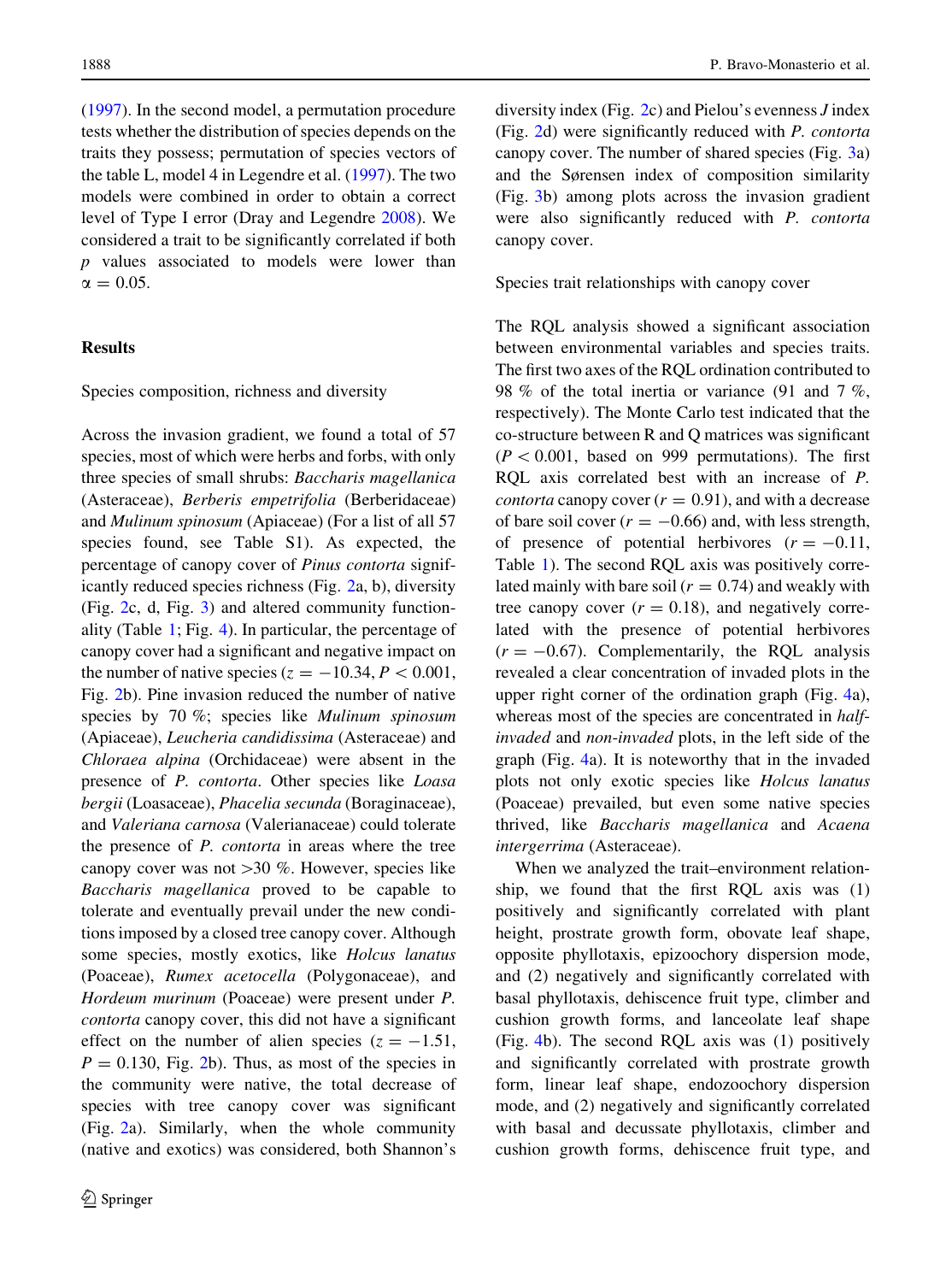<span id="page-6-0"></span>Fig. 2 Pinus contorta invasion—as the percentage of canopy cover correlation with total species richness (a), native and alien species richness (b), Shannon's index of diversity (c), and evenness (d) of a resident (native and alien species), previously treeless, steppe community in Coyhaique Alto, Patagonia, Chile. For statistical inference see the ''[Results](#page-5-0)'' section



epizoochory dispersion mode (Fig. [4](#page-8-0)c). Other traits showed only a low correlation. Finally, the results of the permutation tests conducted by the fourth-corner analysis showed significant correlations between the environmental variables and the traits (Table [1](#page-7-0)). We found a strong correlation ( $P < 0.05$ ) between leaf shape (lanceolate, linear, and others), phyllotaxis (basal), dispersion mode (endozoochory), seed mass (small), and growth form (cushion) with the environmental variables, especially  $(P < 0.01)$  fruit type (dehiscent) and plant height (small) (Table [1\)](#page-7-0).

# Discussion

The Pinus contorta invasion in the Patagonian steppe has a significant and negative effect on the local community; it significantly reduces species richness, diversity and alters the distribution of traits in the community. In general, it is expected that the impact on local communities due to tree invasions be very important at the ecosystem level (Richardson [1998](#page-10-0); Richardson and Rejmánek [2011\)](#page-11-0), especially in treeless areas (Rundel et al. [2014;](#page-11-0) Franzese, unpublished). Although some authors have claimed that the inherent susceptibility of a specific community to be invaded invasibility—depends on the local diversity of native species (e.g. Alpert et al. [2000\)](#page-9-0), it is clear that here *P*. contorta invasion has an overarching negative effect that goes beyond the fact of how diverse the local community is, especially in treeless vegetative systems such as the steppe (MacDougall et al. [2009](#page-10-0); Taylor et al. [2016b](#page-11-0)). In the Patagonian steppe, where the environment is harsh (cold temperature, dry and windy), spatial pattern analyses at the stand scale have even shown that P. contorta establishes in all vegetation microsites depending mostly on seed dispersal and not on the resident vegetation diversity (Pauchard et al. [2016](#page-10-0)) and therefore pines should be affecting the whole plant community.

According to our results, it is difficult to claim then that *P. contorta* is just exploiting an empty niche and therefore is having no effect of competition on the invaded community. Successful invasion of pine species in other treeless areas was due to pines having different functional traits that allow them to fill an empty niche (Grotkopp et al. [2002](#page-10-0)). One prediction of this situation is that invaders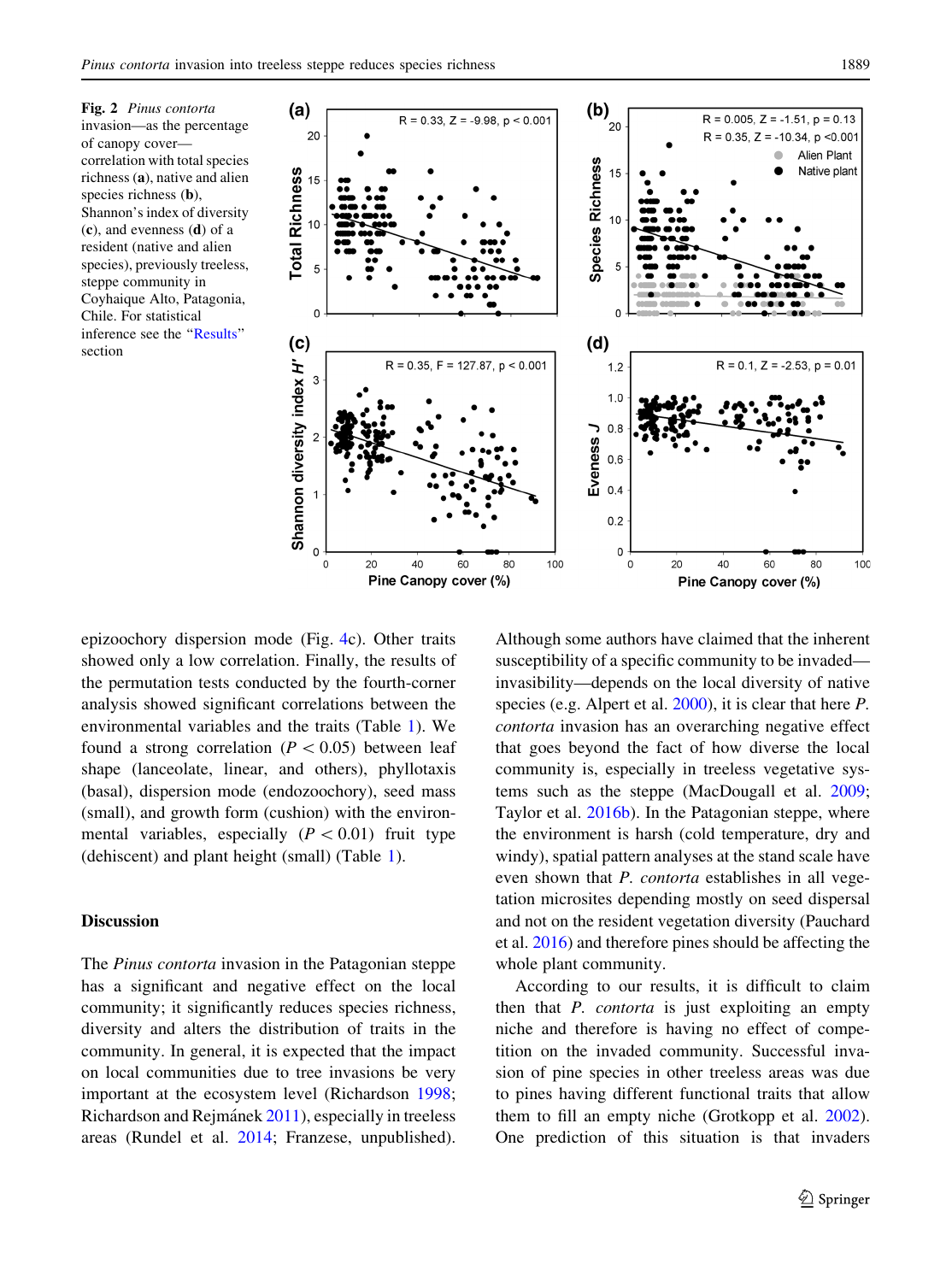

Fig. 3 Species similarity (a) and shared species (b) between treeless steppe community composition plots and the species composition of plots under Pinus contorta invasion at varied canopy cover percentages in Coyhaique Alto, Patagonia, Chile

<span id="page-7-0"></span>1890 P. Bravo-Monasterio et al.

should then coexist with little interaction with the native flora (MacDougall et al. [2009](#page-10-0)). However, this may be true for the early stages of invasion (i.e. establishment); later on, pines with their higher stature overshadow the steppe community. In fact, in our study the presence of *P. contorta* at high density (high canopy cover) implies the displacement of many local species, including Mulinum spinosum (Apiaceae), Chloraea alpina (Orchidaceae) and Leucheria candidissima (Asteraceae): P. contorta generates a community reassembly in composition and functionality. According to Mac-Dougall et al. ([2009](#page-10-0)), the breakdown of a local community by the invasion of an alien species (i.e. invasion that excludes residents in their Fig. [1\)](#page-2-0) signifies that the average fitness differences surpass the stabilizing niche differences, the latter responsible for the maintenance of stable species coexistence, the former responsible of species exclusion. Although some native species like Baccharis magellanicum and Acaena intergerrima are able to endure under P. contorta canopy, suggesting niche differences (e.g. possessing traits related to shadetolerance), some other native species are excluded from the original community. We suggest that an access to a deeper water source by P. contorta in this dry steppe may allow it to grow faster and

| <b>Table 1</b> Species traits and<br>environmental variable<br>correlation coefficients<br>(Pearson's $r$ ) of a steppe<br>community under a Pinus<br><i>contorta</i> invasion in<br>Patagonia, Chile | Species traits                         | Pine canopy cover | Bare ground | Potential herbivory |
|-------------------------------------------------------------------------------------------------------------------------------------------------------------------------------------------------------|----------------------------------------|-------------------|-------------|---------------------|
|                                                                                                                                                                                                       | Vegetative-associated<br>Growth habits |                   |             |                     |
|                                                                                                                                                                                                       | Cushion                                | $-0.572$          | $-1.504*$   | $-0.996$            |
|                                                                                                                                                                                                       | Plant height (cm)                      | $6.199**$         | $-1.363$    | $-1.667$            |
|                                                                                                                                                                                                       | Reproductive-associated                |                   |             |                     |
|                                                                                                                                                                                                       | Fruit type                             |                   |             |                     |
|                                                                                                                                                                                                       | Dehiscent                              | $-9.604**$        | $-1.437$    | $-1.894$            |
|                                                                                                                                                                                                       | Dispersal mode                         |                   |             |                     |
|                                                                                                                                                                                                       | Endozoochory                           | $-2.313*$         | 0.672       | 0.894               |
|                                                                                                                                                                                                       | Seed mass (mg)                         | 1.063             | $-1.985*$   | 0.104               |
|                                                                                                                                                                                                       | Environment–associated                 |                   |             |                     |
|                                                                                                                                                                                                       | Leaf shape                             |                   |             |                     |
|                                                                                                                                                                                                       | Lanceolate                             | $-1.932*$         | $-0.195$    | 0.003               |
|                                                                                                                                                                                                       | Linear                                 | $-2.132*$         | 0.892       | 1.038               |
|                                                                                                                                                                                                       | Others                                 | 2.083             | $-1.635$    | $-1.601*$           |
| Inferential significance is<br>given by $* P < 0.05$ , and<br>** $D > 0.01$                                                                                                                           | Leaf arrangements                      |                   |             |                     |
|                                                                                                                                                                                                       | Basal                                  | $-1.31$           | $-1.046$    | $-2.033*$           |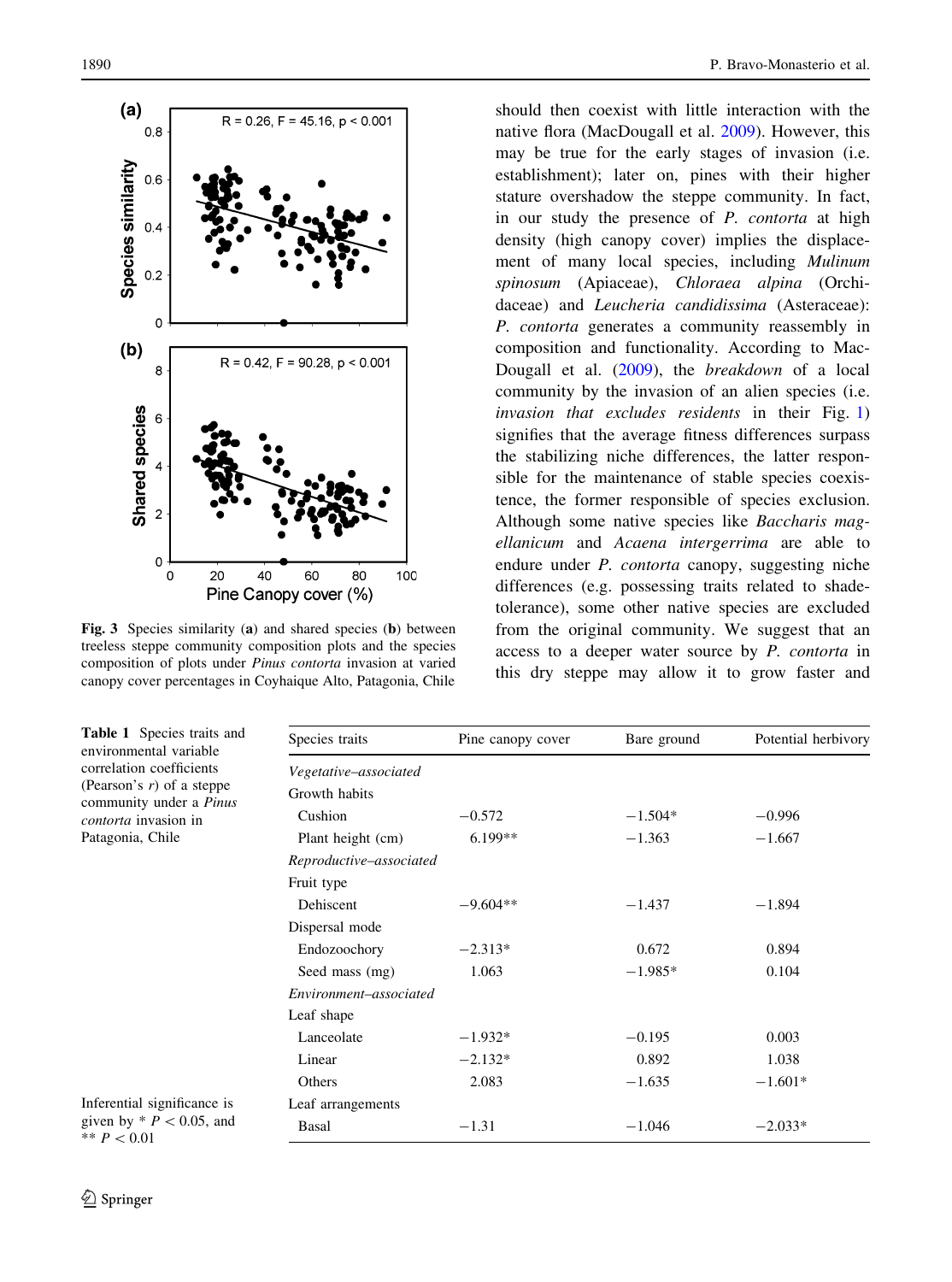<span id="page-8-0"></span>

Fig. 4 RLQ diagram as defined by the two axes with projections of plots—where dot size is proportional to Pinus *contorta* canopy cover  $(a)$ —, species  $(b)$ , and the relationship between environmental variables and species traits (c)

larger (fitness differences) and better intercept light than the short-stature resident species that are not used to tolerating shade. Therefore, the actual impact of P. contorta on resident species is most likely mediated via above-ground competition, but other processes such as litter accumulation and changes in soil biota cannot be discarded; the wellestablished mycorrhizal community could be responsible for the competitive advantage of pines in the steppe, especially in heavily invaded areas (e.g. Hayward et al. [2015](#page-10-0); Gundale unpublished).

In invasion biology much effort has been placed so far on the search for traits that allow us to predict invasiveness. In contrast, less interest has been addressed on what the functional composition of the invaded community is and how it will respond to invasion. Species of the resident community with similar functional traits to those of the invader should have the greatest competitive effect on invaders (biotic resistance) (Hooper and Dukes [2010\)](#page-10-0). However, in cases where the invasive species constitutes a different life-form from the resident, invaded community, i.e. invasive pines in a treeless steppe, the successful invader will inevitably change the local distribution of traits. Then, how does P. contorta invasion alter functionality in the treeless steppe? According to traitbased predictions, in dry environments species having e.g. linear leaf shape, small seeds, and being short in stature should prevail. In our study, seven traits belonging to the resident community showed significant changes across the invasion gradient: dispersion mode (from endo—to epizoochory), seed mass (from light to heavier), plant height (from short to relatively high), leaf shape (from linear and lanceolate to obovate), growth form (cushion plants decrease), fruit type (from dehiscent to indehiscent or succulent), and phyllotaxis (from opposite to basal). All these changes on the frequency of certain trait values can be interpreted as the prevalence of traits more associated with or adapted to the new environmental and biotic conditions: a shady and less windy environment under the pine canopy. Species with higher foliar area (less linear and lanceolate leaf species), taller stature and heavier seeds become more prevalent under P. contorta canopy cover, being all these traits associated with shade-tolerance. This may involve a shift from resource-acquisitive to resource-conservative (i.e. shade-tolerance) traits, but it is rather difficult to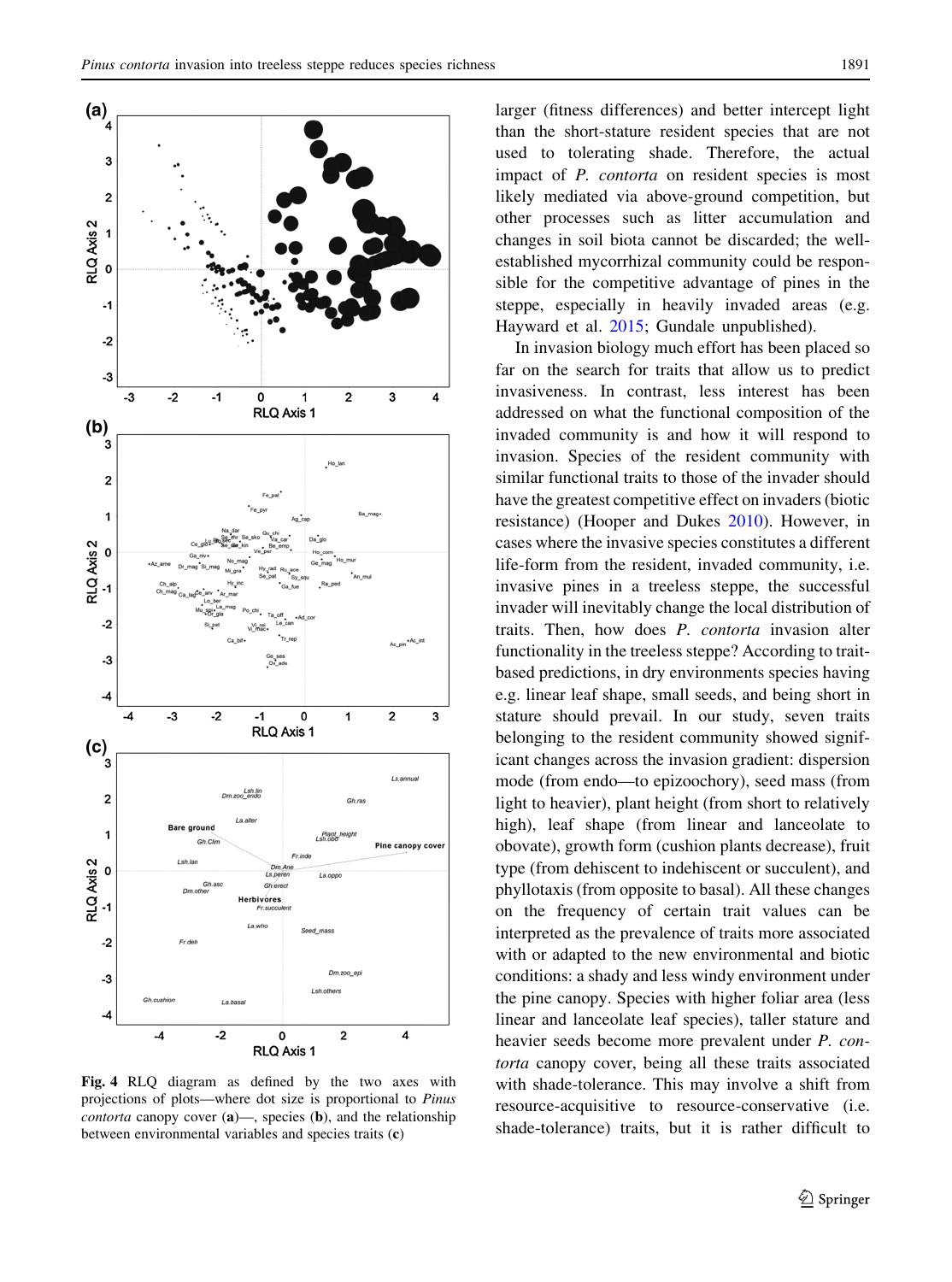<span id="page-9-0"></span>establish the shift in these terms because the steppe is indeed an environment where there is a prevalence of resource-conservative traits. In areas of high-density invasion, community-weighted mean traits—which represent the average trait value for a unit of biomass within a community—will be largely driven by pine traits (including a high litter production), leaving little leeway for resident shade-tolerant species to have an important effect on ecosystem processes that underlie ecosystem services. Alternatively, the high amount of litter produced by pines could initially create favorable microsites that increase species richness (Rejmánek and Rosén [1992](#page-10-0)). With tree age, however, we anticipate that a thicker litter layer (relatively acid when compared to the one produced by the steppe community) will alter the N dynamics of the soil (Fajardo and Gundale [2015](#page-10-0); Hess and Austin [2014](#page-10-0)), and together with increased shading, will lead to a decline of plant species richness and diversity. In this respect, Fajardo and Gundale [\(2015](#page-10-0)) found that nitrate and ammonium concentrations were the lowest under P. contorta when compared to other pine species and Nothofagus pumilio (a native deciduous species) stands in the same region, which impoverishes ecosystem soil nutrient levels.

The case of *B. magellanica* seems to represent an exception to the filtering effect of P. contorta. This species—along with Acaena intergerrima—may be able to adapt to the new environmental filter positing by a reduction in light availability and also to the negative interactions effects, i.e. competition for light. Baccharis magellanica is a prostrate, low-stature cushion-shrub that has been suggested to act as a nurse plant that can facilitate other species, including P. contorta, to establish in the steppe. We do not know, however, whether these native species will continue to prevail under higher P. contorta canopy cover in the long-term. Although P. contorta invasion can reach a tree density up to 16,650 individuals per hectare (Langdon et al. [2010\)](#page-10-0), it still constitutes a young population, where trees are short and canopy have not completely closed. In few decades, P. contorta invasion will reduce even more the light availability reaching the ground where most of native species cannot tolerate deep shade. We need to be cautious though in forecasting future scenarios as P. contorta invasion may show important spatial heterogeneity as has been shown in other countries such as New Zealand and Argentina (Taylor et al. [2016a](#page-11-0)).

## **Conclusions**

Clearly, communities that are naturally treeless will be more affected by pine invasions since their species have little or no adaptation to withstand shade or above ground competition, which can have severe implications for the conservation of biodiversity and ecosystem functioning in the Patagonian steppe (Franzese, unpub $lished$ ). We anticipate that the negative impacts of  $Pinus$ contorta into the treeless steppe—reducing the number of species and changing the functionality by promoting the existence of traits adapted to tolerate shade and associated with conservative reproductive strategies will have profound and irreversible alterations at many other levels and scales, including primary production and biogeochemical cycles. This is particular worrisome because the invasion process still continues by encroaching already invaded areas but also by advancing and creating new patches that shortly become new seed sources. Pinus contorta is reassembling the community, filtering some traits (and species) out of it and bringing other traits (and species) in the community. Finally, we think that there is a great opportunity to study community reassembly processes by monitoring current *P. contorta* invasions and by conducting removal experiments in the invasion gradient to assess the capacity of the system to resist and recover (i.e. ecosystem resilience) from the great event of invasion and to probe the existence of tipping points in pine invasions.

Acknowledgments This study has been financed by the Chilean Fondo Nacional de Desarrollo Científico y Tecnológico (FONDECYT) project 1120171 to AF and PBM. Additional support to PBM and AP came from Grants ICM P05–002 and CONICYT PFB–23.

#### References

- Adler PB, Fajardo A, Kleinhesselink AR, Kraft NJB (2013) Trait-based tests of coexistence mechanisms. Ecol Lett 16:1294–1306
- Alpert P, Bone E, Holzapfel C (2000) Invasiveness, invasibility and the role of environmental stress in the spread of nonnative plants. Perspect Plant Ecol Evol Syst 3:52–66
- Bates D and Maechler M (2009) lme4: Linear mixed-effects models using S4 classes. R package version 0.999375-31. [http://CRAN.R-project.org/package=lme4](http://CRAN.R-project.org/package%3dlme4)
- Bivand R, Lewin-Koh N, Pebesma E, Archer E, Baddeley A, Bibiko H-J, Brey S, Callahan J, Carrillo G, Dray S, Forrest D, Friendly M, Giraudoux P, Golicher D, Gómez Rubio V,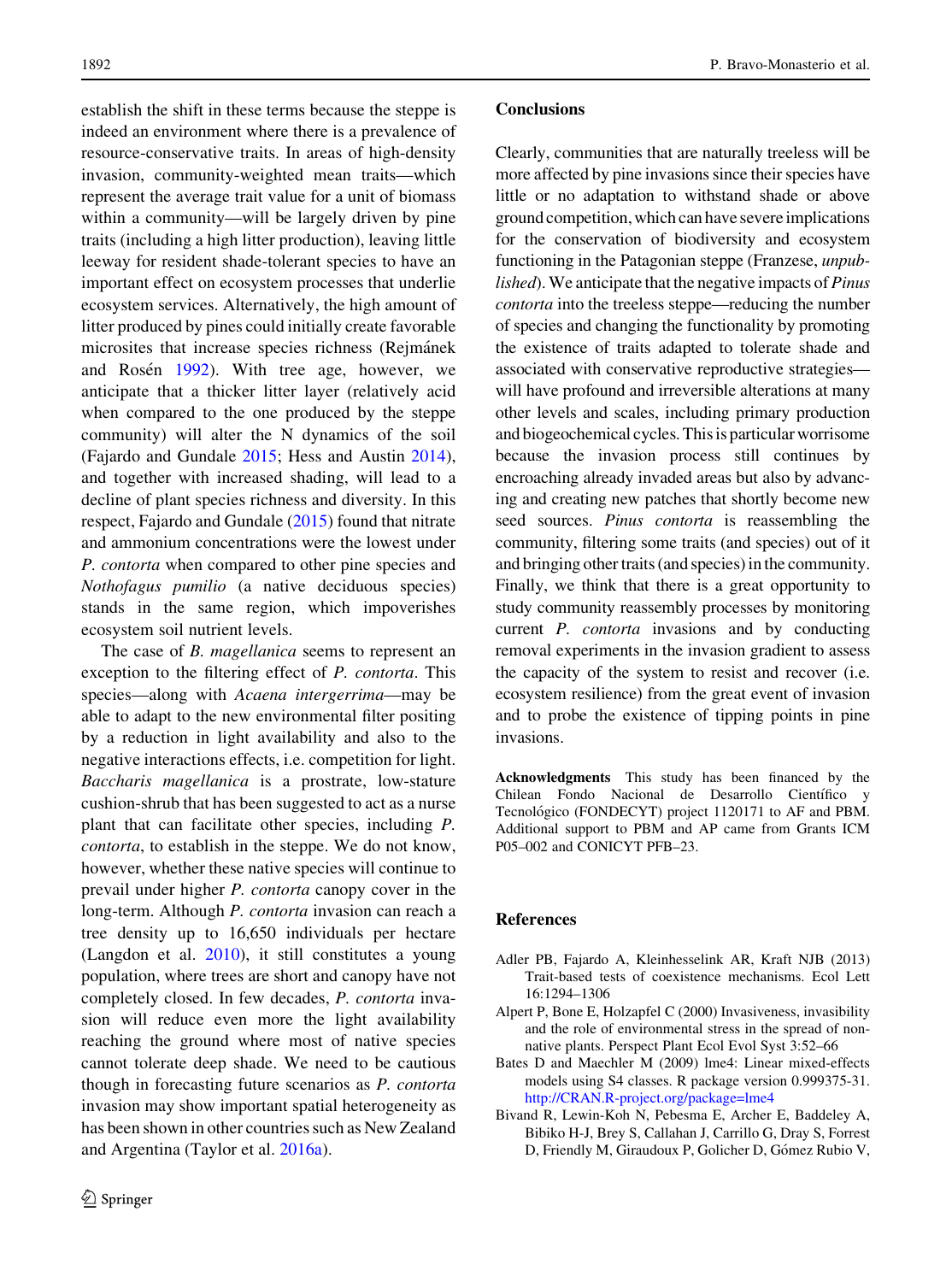<span id="page-10-0"></span>Hausmann P, Hufthammer KO, Jagger T, Luque S, Mac-Queen D, Niccolai A, Lamigueiro OP, Short T, Snow G, Stabler B, Stokely M, Turner R (2015) Maptools: tools for reading and handling spatial objects. R package version 0.8–10. <http://r-forge.r-project.org/projects/maptools/>

- Chabrerie O, Loinard J, Perrin S, Saguez R, Decocq G (2010) Impact of Prunus serotina invasion on understory functional diversity in a European temperate forest. Biol Invasions 12:1891–1907
- Chao A, Chazdon RL, Colwell RK, Shen T-J (2005) A new statistical approach for assessing similarity of species composition with incidence and abundance data. Ecol Lett 8:148–159
- Chessel D, Dufour A, Thioulouse J (2004) The ade4 package-I: one-table methods. R news 4:5–10
- Colwell RK (2013) EstimateS: statistical estimation of species richness and shared species from samples. Version 9 and earlier. User's Guide and application. [http://viceroy.eeb.](http://viceroy.eeb.uconn.edu/estimates/index.html) [uconn.edu/estimates/index.html](http://viceroy.eeb.uconn.edu/estimates/index.html)
- Correa MV (1998) Flora patagónica, Parte I. INTA, Buenos Aires
- Dolédec S, Chessel D, terBraak CJF, Champely S (1996) Matching species traits to environmental variables: a new three-table ordination method. Environ Ecol Stat 3:143–166
- Dray S, Legendre P (2008) Testing the species traits-environment relationships: the fourth-corner problem revisited. Ecology 89:3400–3412
- Dray S, Chessel D, Thioulouse J (2003) Co-inertia analysis and the linking of ecological data tables. Ecology 84:3078–3089
- Dray S, Choler P, Dolédec S, Peres-Neto PR, Thuiller W, Pavoine S, ter Braak CJF (2014) Combining the fourthcorner and the RLQ methods for assessing trait responses to environmental variation. Ecology 95:14–21
- Fajardo A, Gundale MJ (2015) Combined effects of anthropogenic fires and land–use change on soil properties and processes in Patagonia, Chile. For Ecol Manag 357:60–67
- Fajardo A, McIntire EJB (2010) Merged trees in second-growth, fire origin forests in Patagonia, Chile: positive spatial association patterns and their ecological implications. Am J Bot 97:1424–1430
- Frazer GW, Canham CD, Lertzman KP (2000) Gap light analyzer (GLA), Version 2.0: image processing software to analyze true-colour, hemispherical canopy photographs. Bull Ecol Soc Am 81:191–197
- Fuentes N, Pauchard A, Sánchez P, Esquivel J, Marticorena A (2013) A new comprehensive database of alien plant species in Chile based on herbarium records. Biol Invasions 15:847–858
- Grotkopp E, Rejmánek M, Rost TL (2002) Toward a causal explanation on plant invasiveness: seedling growth and life-history strategies of 29 pine (Pinus) species. Am Nat 159:396–419
- Gundale MJ, Pauchard A, Langdon B, Peltzer DA, Maxwell BD, Nuñez MA (2014) Can model species be used to advance the field of invasion ecology? Biol Invasions 16:591–607
- Hayward J, Horthon TR, Pauchard A, Nuñez MA (2015) A single ectomycorrhizal fungal species can enable a *Pinus* invasion. Ecology 96:1438–1444
- Hess LJT, Austin AT (2014) Pinus ponderosa alters nitrogen dynamics and diminishes the climate footprint in natural ecosystems of Patagonia. J Ecol 102:610–621
- Hooper DU, Dukes JS (2010) Functional composition controls invasion success in a California serpentine grassland. J Ecol 98:764–777
- Langdon B, Pauchard A, Aguayo M (2010) Pinus contorta invasion in the Chilean Patagonia: local patterns in a global context. Biol Invasions 12:3961–3971
- Ledgard N (2001) The spread of lodgepole pine (Pinus contorta, Dougl.) in New Zealand. For Ecol Manag 141:43–57
- Legendre P, Galzin R, HarmelinVivien ML (1997) Relating behavior to habitat: solutions to the fourth-corner problem. Ecology 78:547–562
- Levine JM, Vila M, D'Antonio CM, Dukes JS, Grigulis K, Lavorel S (2003) Mechanisms underlying the impacts of exotic plant invasions. Proc R Soc B Biol Sci 270:775–781
- Lockwood JL, Cassey P, Blackburn T (2005) The role of propagule pressure in explaining species invasions. Trends Ecol Evol 20:223–228
- Löewe V, Murillo P (2001) Estudio de ensayo de introducción de especies. INFOR, Santiago
- Luebert F, Pliscoff P (2006) Sinopsis bioclimática y vegetacional de Chile. Editorial Universitaria, Santiago, p 316
- MacArthur R, Levins R (1967) The limiting similarity, convergence, and divergence of coexisting species. Am Nat 101:377–385
- MacDougall AS, Gilbert B, Levine JM (2009) Plant invasions and the niche. J Ecol 97:609–615
- McCune B, Grace JB (2002) Analysis of ecological communities. MjM Software Design, Glededen Beach, p 300
- Mulder CPH, Bazeley-White E, Dimitrakopoulos PG, Hector A, Scherer-Lorenzen M, Schmid B (2004) Species evenness and productivity in experimental plant communities. Oikos 107:50–63
- Oksanen J, Blanchet FG, Kindt R, Legendre P, Minchin PR, O'Hara RB, Simpson GL, Solymos P, Stevens MHH and Wagner H (2013) vegan: community ecology package. R package version 2.0-10, [http://CRAN.R-project.org/](http://CRAN.R-project.org/package%3dvegan) [package=vegan](http://CRAN.R-project.org/package%3dvegan)
- Pauchard A, Escudero A, García RA, de la Cruz M, Langdon B, Cavieres LA, Esquivel J (2016) Pine invasions in treeless environments: dispersal overruns microsite heterogeneity. Ecol Evol 6:447–459
- Peña E, Hidalgo M, Langdon B, Pauchard A (2008) Patterns of spread of Pinus contorta Dougl. ex Loud. invasion in a natural reserve in southern South America. For Ecol Manag 256:1049–1054
- Powell KI, Chase JM, Knight TM (2011) A synthesis of plant invasion effects on biodiversity across spatial scales. Am J Bot 98:539–548
- R-Development-Core-Team (2013) R: a language and environment for statistical computing. Version, 2.15.3. R Foundation for Statistical Computing. ISBN 3-900051- 07-0, <http://www.R-project.org>
- Rejmánek M, Rosén E (1992) Influence of colonizing shrubs on species-area relationships in alvar plant communities. J Veg Sci 3:625–630
- Richardson DM (1998) Forestry trees as invasive aliens. Conserv Biol 12:18–26